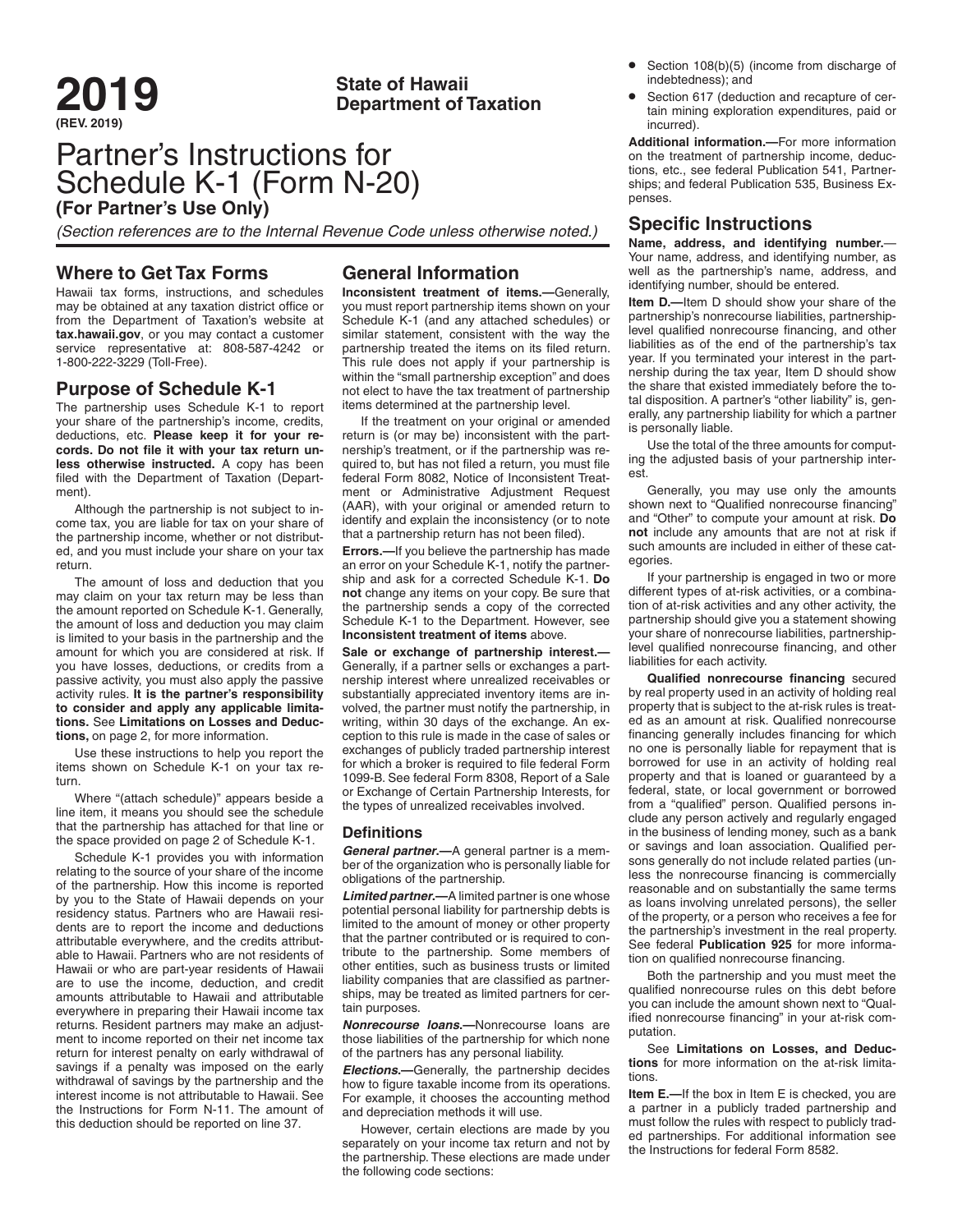#### **Lines 1 - 37**

If you are an individual partner, take the amounts shown in column (b) and/or column (c) and enter them on the appropriate worksheet and/or lines of your tax return as indicated in column (d). If you are not an individual partner, report the amounts in column (c) as instructed on your tax return.

The line number references in column (d) are references to forms in use for calendar year 2019. If you file your tax return on a calendar year basis, but your partnership files a return for a fiscal year, you must enter the amounts shown in column (b) and/or column (c) on your tax return for the year in which the partnership's fiscal year ends.

If you have losses and deductions etc., from a prior year that were not deductible or usable because of certain limitations, such as the at-risk rules, they may be taken into account in determining your net income, loss, etc., for this year. However, do not combine the prior-year amounts with any amounts shown on this Schedule K-1 to get a net figure to report on any supporting schedules, statements, or forms (such as federal Schedule E, Supplemental Income and Loss) attached to your return. Instead, report the amounts on the attached schedule, statement, or form on a year-by-year basis.

If you have amounts, other than those shown on Schedule K-1, to report on federal Schedule E, enter each item on a separate line of Part II of Schedule E.

#### **Lines 1 - 3**

The amounts shown on lines 1 through 3 reflect your share of income or loss from partnership business or rental operations without reference to limitations on losses or adjustments that may be required of you because of (1) the adjusted basis of your partnership interest, (2) the amount for which you are at risk as determined under section 465, or (3) the passive activity limitations of section 469. Information on these provisions is given below.

#### **Limitations on Losses and Deductions Basis Rules**

Generally, you may **not** claim your share of a partnership loss (including capital loss) that is greater than the adjusted basis of your partnership interest at the end of the partnership's tax year.

Items which increase your basis are:

- Money and your adjusted basis in property contributed to the partnership.
- Your share of the partnership's income.
- Your share of the increase in the liabilities of the partnership (or your individual liabilities caused by your assumption of partnership liabilities).

Items which decrease your basis are:

- Money and the adjusted basis of property distributed to you.
- Your share of the partnership's losses.
- Your share of the decrease in the liabilities of the partnership (or your individual liabilities assumed by the partnership).

The above is not a complete list of items and factors which determine basis. See federal Publication 541 for a more complete discussion of how to determine the adjusted basis of your partnership interest.

#### **At-Risk Rules**

Generally, if you have (1) a loss or other deduction from any activity carried on as a trade or business or for the production of income by the partnership and (2) amounts in the activity for which you are not at risk, you will have to complete federal Form 6198, At-Risk Limitations, to figure the allowable loss to report on your return.

The at-risk rules generally limit the amount of loss (including loss on disposition of assets) and other deductions (such as the section 179 expense deduction) that you can claim to the amount you could actually lose in the activity.

Generally, you are not at risk for amounts such as the following:

- Nonrecourse loans used to finance the activity, to acquire property used in the activity, or to acquire your interest in the activity, that are not secured by your own property (other than that used in the activity). See **Item D**, on page 1, for the exception for qualified nonrecourse financing secured by real property.
- Cash, property, or borrowed amounts used in the activity (or contributed to the activity, or used to acquire your interest in the activity) that are protected against loss by a guarantee, stop-loss agreement, or other similar arrangement (excluding casualty insurance and insurance against tort liability).
- Amounts borrowed for use in the activity from a person who has an interest in the activity, other than as a creditor, or who is related, under section 465(b)(3), to a person (other than yourself) having such an interest.

To help you complete federal Form 6198, the partnership should give you your share of the total pre-1976 losses from a section 465(c)(1) activity for which there existed a corresponding amount of nonrecourse liability at the end of the year in which the losses occurred. In addition, you should get a separate statement of income, expenses, etc., for each activity from the partnership.

#### **Passive Activity Limitations**

See the federal instructions for Schedule K-1 (Form 1065) for a discussion on passive activity limitations.

# **Line-by-Line Instructions**

In general, for Form N-11 filers, if your federal Schedule K-1 (Form 1065) and Hawaii Schedule K-1 (Form N-20) are different, the necessary adjustments are to be made in the Hawaii Additions Worksheet and/or Hawaii Subtractions Worksheet in the Form N-11 Instructions.

#### **Income**

**Line 1. Ordinary income (loss) from trade or business activities.—**The amount reported for line 1 is your share of the ordinary income (loss) from the trade or business activities of the partnership. Generally, where you report this amount depends on whether or not the amount is from an activity that is a passive activity to you. If you are an individual partner filing your 2019 Form N-15, find your situation in the following guide and report your line 1 income (loss) as instructed, after applying the basis and at-risk limitations on losses:

- **1.** Report line 1 income (loss) from partnership trade or business activities in which you materially participated on Form N-15, line 17.
- **2.** Report line 1 income (loss) from partnership trade or business activities in which you did not materially participate, as follows:
- **a.** If income is reported on line 1, report the income on Form N-15, line 17. However, if the box in Item E is checked, report the income following the rules for **Publicly traded partnerships** discussed in the federal instructions for Schedule K-1 (Form 1065).
- **b.** If a loss is reported on line 1, report the loss following the instructions for federal Form 8582, to determine how much of the loss can be reported on Form N-15, line 17. However, if the box in Item E is checked, report the loss following the rules for **Publicly traded partnerships**  discussed in the federal instructions for Schedule K-1 (Form 1065).

**Line 2. Income or loss from rental real estate activities.—**Generally, the income (loss) reported on line 2 is a passive activity amount for all partners. There is an exception, however, for losses from a qualified low-income housing project. The loss limitations of section 469 do not apply to qualified investors in qualified low-income housing projects. The partnership will have attached a schedule for line 2 to identify such amounts, if applicable.

Use the following instructions to determine where to enter a line 2 amount:

- **1.** If you have a loss (other than from a qualified low-income housing project) on line 2 and you meet **all** of the following conditions, enter the loss on Form N-15, line 17:
	- **a.** You determined that you actively participated in the partnership rental real estate activities. (See **Special allowance for a rental real estate activity** discussed in the federal instructions for Schedule K-1 (Form 1065).)
	- **b.** Rental real estate activities with active participation were your only passive activities.
	- **c.** You have no prior year unallowed losses from these activities.
	- **d.** Your total loss from the rental real estate activities was not more than \$25,000 (not more than \$12,500 if married filing separately and you lived apart from your spouse all year).
	- **e.** If you are a married person filing separately, you lived apart from your spouse all year.
	- **f.** You have no current or prior year unallowed credits from a passive activity.
	- **g.** Your modified adjusted gross income was not more than \$100,000 (not more than \$50,000 if married filing separately and you lived apart from your spouse all year).
	- **h.** Your interest in the rental real estate activity was **not** held as a limited partner.
- **2.** If you have a loss on line 2 (other than from a qualified low-income housing project), and **you do not meet** all of the conditions in **1** above, report the loss following the instructions for federal Form 8582 to determine how much of the loss can be reported on Form N-15, line 17. However, if the box in Item E is checked, report the loss following the rules for **Publicly traded partnerships** discussed in the federal instructions for Schedule K-1 (Form 1065).
- **3.** If you are a qualified investor reporting a qualified low-income housing project loss, report the loss on Form N-15, line 17.
- **4.** If you have income on line 2, enter the income on Form N-15, line 17. However, if the box in Item E is checked, report the income following the rules for **Publicly traded partner-**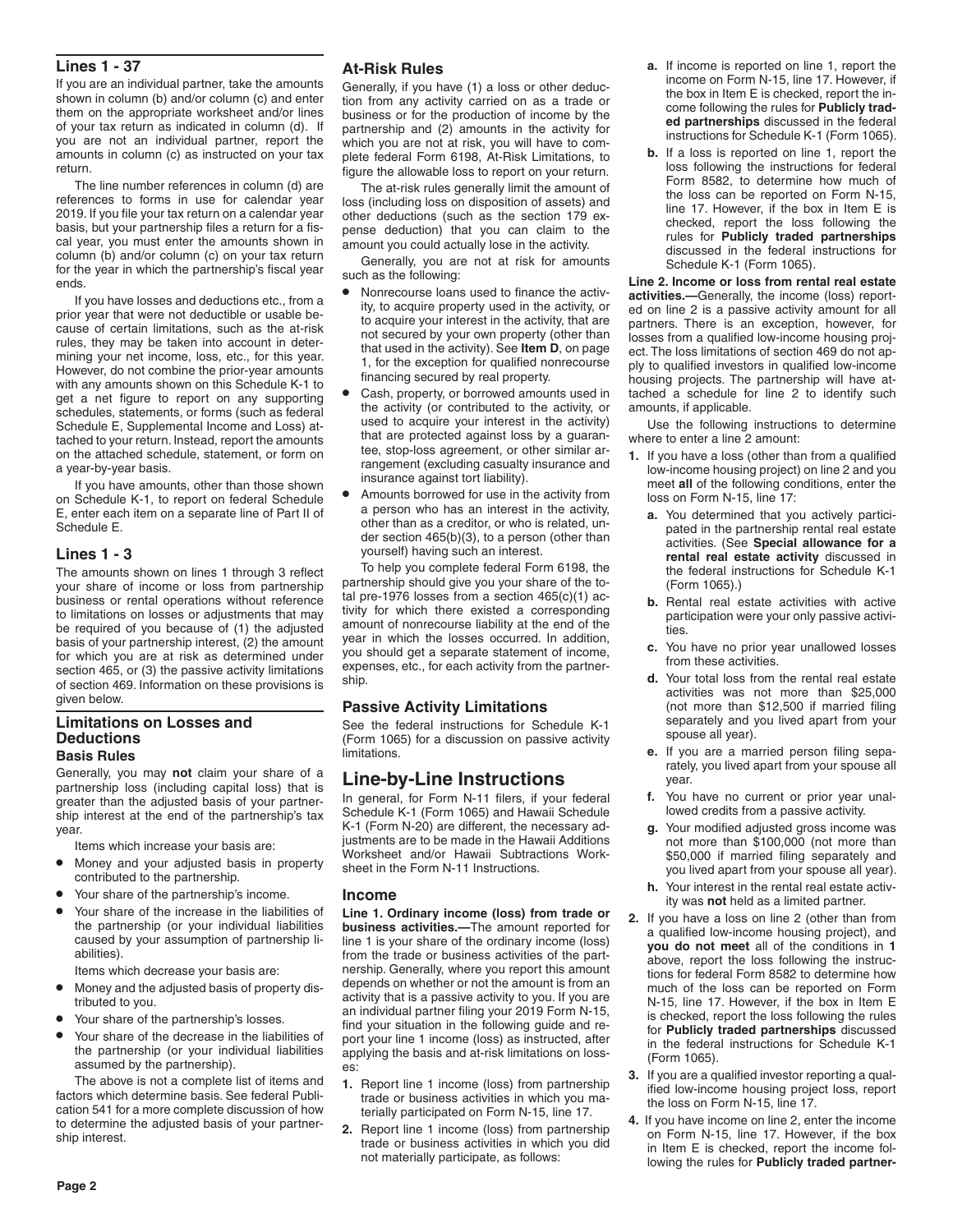**ships** discussed in the federal instructions for Schedule K-1 (Form 1065).

**Line 3. Income or loss from other rental activities.—**The amount on line 3 is a passive activity amount for all partners. Report the income or loss as follows:

- **1.** If line 3 is a loss, report the loss following the instructions for federal Form 8582. However, if the box in Item E is checked, report the loss following the rules for **Publicly traded partnerships** discussed in the federal instructions for Schedule K-1 (Form 1065).
- **2.** If income is reported on line 3, report the income on Form N-15, line 17. However, if the box in Item E is checked, report the income following the rules for **Publicly traded partnerships** discussed in the federal instructions for Schedule K-1 (Form 1065).

**Line 4. Guaranteed payments.—**Generally, amounts on this line are not passive income and should be reported on Form N-15, line 17.

#### **Portfolio Income (loss)**

Income or loss referred to as "portfolio" income or loss in these instructions is not part of a passive activity subject to the rules of section 469. Portfolio income includes interest, dividend, and royalty income, and gain or loss on the sale of property held for investment.

**Line 5. Interest.—**Include the amount in the Interest Worksheet in the Form N-15 Instructions.

**Line 6. Ordinary Dividends.—**Include the amount on Form N-15, line 9.

**Line 7. Royalties.—**Include the amount on Form N-15, line 17.

**Line 8. Net short-term capital gain (loss).—**Include the amount in the Capital Gain/Loss Worksheet in the Form N-11 Instructions or Form N-15 **Instructions** 

**Line 9. Net long-term capital gain (loss).—**Include the amount in the Capital Gain/Loss Worksheet in the Form N-11 Instructions or Form N-15 instructions.

**Line 10. Net IRC section 1231 gain (loss).—** The amount on line 10 is generally a passive activity amount if it is from a rental activity or a trade or business activity in which you did not materially participate.

- If the amount is not from a passive activity, report it on line 2, column (g) or (h), whichever is applicable, of Schedule D-1, Sales of Business Property. You do not have to complete the information called for in columns (b) through (f). Write "From Schedule K-1 (Form N-20)" across these columns.
- If gain from a passive activity is reported on line 10, report the gain on line 2, column (h), of Schedule D-1 and be sure to see **Passive Loss Limitations** in the Instructions for Schedule D-1.
- If a loss from a passive activity is reported on line 10, see **Passive Loss Limitations** in the Instructions for Schedule D-1. You will need to use federal Form 8582 to determine how much of the loss is allowed on Schedule D-1. However, if the box in Item E is checked, report the loss following the rules for **Publicly traded partnerships** discussed in the federal instructions for Schedule K-1 (Form 1065).

**Line 11. Other income (loss).—**Amounts on this line are other items of income, gain, or loss not included on lines 1 through 10. The partnership should give you a description and the amount of your share for each of these items.

Report loss items which are passive activity amounts to you following the instructions for federal Form 8582. However, if the box in Item F is checked, report the loss following the rules for **Publicly traded partnerships** discussed in the federal instructions for Schedule K-1 (Form 1065).

Report income or gain items which are passive activity amounts to you as instructed below. If, in addition to this passive activity income or gain, you have passive activity losses from any source, also report the passive activity income or gain on federal Form 8582.

The instructions given below tell you where to report line 11 items if such items are **not** passive activity amounts.

Line 11 items may include the following:

- Partnership gains from disposition of farm recapture property (see Schedule D-1) and other items to which section 1252 applies.
- Recoveries of bad debts, prior taxes, and delinquency amounts (section 111). Report these amounts on Form N-15, line 19.
- Gains and losses from wagering (section 165(d)).
- Any income, gain, or loss to the partnership under section 751(b). Report this amount on Schedule D-1, line 11.
- Specially allocated ordinary gain (loss). Report this amount on Schedule D-1, line 11.
- Net gain (loss) from involuntary conversions due to casualty or theft. The partnership will give you a schedule that shows the amounts to be entered on federal Form 4684, Casualties and Thefts, Section B, Part II, line 34, columns  $(b)(i)$ ,  $(b)(ii)$ , and  $(c)$ .

#### **Deductions**

**Line 12. Charitable contributions.—**The partnership will give you a schedule that shows which contributions were subject to the 50%, 30%, and 20% limitations.

If property other than cash is contributed and if the claimed deduction for one item or group of similar items of property exceeds \$5,000, the partnership is required to give you a copy of federal Form 8283, Noncash Charitable Contributions, to attach to your tax return. **Do not** deduct the amount shown on this form. It is the partnership's contribution. Instead, deduct the amount shown on line 12 of your Schedule K-1 (Form N-20).

If the partnership provides you with information that the contribution was property other than cash and does not give you a federal Form 8283, see the Instructions for Form 8283 for filing requirements. Do not file federal Form 8283 unless the total claimed deduction for all contributed items of property exceeds \$500.

Charitable contribution deductions are not taken into account in figuring your passive activity loss for the year. Do not enter them on federal Form 8582.

Include the amount on line 12 in the Itemized Deduction Worksheet, Worksheet A-4 — Gifts to Charity, in the Form N-11 Instructions; or in the Itemized Deduction Worksheet - For Nonresidents, Worksheet NR-4 — Gifts to Charity, in the Form N-15 Instructions; or in the Itemized Deduction Worksheet - For Part-Year Residents, Worksheet PY-4 — Gifts to Charity, in the Form N-15 **Instructions** 

**Line 13. Expense deduction for recovery property.—**Use this amount, along with the total cost of section 179 property placed in service during the year from other sources, to complete Part I of federal **Form 4562,** Depreciation and Amortization. Use Part I of federal Form 4562 to figure your allowable section 179 expense deduction from all sources. Report the amount on line 12 of federal Form 4562 allocable to a passive activity from the partnership following the instructions for federal Form 8582. However, if the box in Item E is checked, report this amount following the rules for **Publicly traded partnerships,** discussed in the federal instructions for Schedule K-1 (Form 1065). If the amount is not a passive activity deduction, include it on Form N-15, line 19.

Please note that Hawaii has not adopted changes to federal tax law relating to the increase of the section 179 deduction for enterprise zone businesses and "bonus" depreciation.

**Line 14. Deductions related to portfolio income.—**Amounts entered on this line are the expenses (other than investment interest expense and section 212 expenses from a REMIC) paid or incurred to produce portfolio income. These deductions are not taken into account in figuring your passive activity loss for the year. Do not enter them on federal Form 8582. Generally, include these amounts in the Itemized Deduction Worksheet, Worksheet A-6 — Miscellaneous Deductions, in the Form N-11 Instructions; or in the Itemized Deduction Worksheet - For Nonresidents, Worksheet NR-6 — Miscellaneous Deductions, in the Form N-15 Instructions; or in the Itemized Deduction Worksheet - For Part-Year Residents, Worksheet PY-6 — Miscellaneous Deductions, in the Form N-15 Instructions.

**Line 15. Other deductions.—**Amounts on this line are other deductions not included on lines 12, 13, and 14, such as:

• Itemized deductions other than those reported on line 14.

**Note:** *If there was a gain (loss) from a casualty or theft to property not used in trade or business or for income-producing purposes, the partnership will notify you. You will have to complete your own federal Form 4684.*

- Any penalty on early withdrawal of savings.
- Soil and water conservation expenditures (section 175).
- Expenditures for the removal of architectural and transportation barriers to the elderly and disabled that the partnership has elected to treat as a current expense (section 190).
- Any amounts paid during the tax year for insurance that constitutes medical care for you, your spouse, and your dependents.
- Payments made on your behalf to an IRA, Keogh, or a Simplified Employees Pension (SEP) plan. See the Instructions for Form N-15 as to payments to a Keogh or SEP plan. If the payments to a Keogh plan were to a defined benefit plan, the partnership should give you a statement showing the amount of the benefit accrued for the tax year.
- Interest expense allocated to debt-financed distributions. The manner in which you report such interest expense depends on your use of the distributed debt proceeds. See Notice 89-35, 1989-1 C.B. 675, for details.
- Interest paid or accrued on debt properly allocable to your share of a working interest in any oil or gas property (if your liability is not limited). If you did not materially participate in the oil or gas activity, this interest is investment interest reportable as described below; otherwise, it is trade or business interest.

The partnership should give you a description and the amount of your share for each of these items.